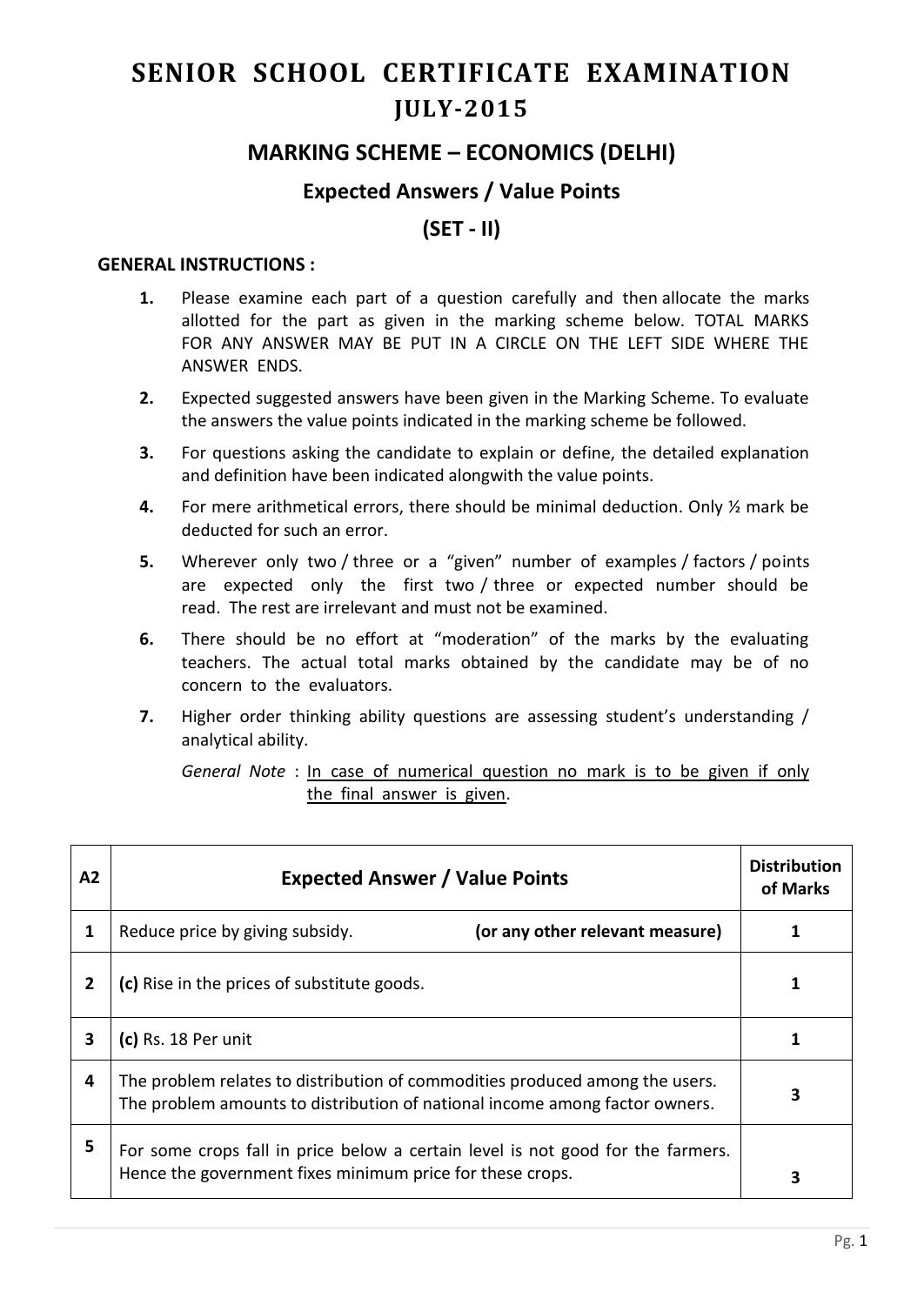| 6              |                                             | Floods have damaged and reduced resources. Since potential production<br>declines the production possibility frontier shifts to the left.                                                                                                                                                                                                 | 3              |
|----------------|---------------------------------------------|-------------------------------------------------------------------------------------------------------------------------------------------------------------------------------------------------------------------------------------------------------------------------------------------------------------------------------------------|----------------|
| $\overline{7}$ |                                             | AR curve of a firm is parallel to the X-axis because the firm is price taker and is<br>able to sell any quantity at this price. It is because of large number of sellers that<br>an individual cannot influence the market price on its own.<br>0R<br>The significance is that the number of buyers is so large that individual buyer has | 3              |
|                |                                             | insignificant share in total market demand and no individual buyer can influence<br>market price on its own.                                                                                                                                                                                                                              | 3              |
| 8              | (i)                                         | True, AR = $\frac{TR}{Output}$ . When TR is constant AR falls with rise in output.                                                                                                                                                                                                                                                        | $1\frac{1}{2}$ |
|                | (ii)                                        | False, Average product falls only when MP <ap.< th=""><th><math>1\frac{1}{2}</math></th></ap.<>                                                                                                                                                                                                                                           | $1\frac{1}{2}$ |
| 9              |                                             | Market demand is sum of the demand of all buyers of a commodity at a given<br>price during a period of time.                                                                                                                                                                                                                              | $\mathbf{1}$   |
|                |                                             | Factor affecting market demand:                                                                                                                                                                                                                                                                                                           |                |
|                | (i)<br>(ii)<br>(iii)<br>(iv)<br>(v)<br>(vi) | Number of buyers.<br>Price of the commodity<br>Income of its buyers<br>Prices of the related goods<br>Tastes and preferences of the consumers.<br>Distribution of income.<br>(Statement only)                                                                                                                                             | 1x3            |
|                |                                             | (Any Three)                                                                                                                                                                                                                                                                                                                               |                |
| 10             |                                             | A consumer buys a good upto the point where<br>$Price = MU$<br>Now suppose price falls, it makes<br>Price < MU<br>Since price is lower than MU, this induces the consumer to buy more units<br>of the good. It shows inverse relation between price and demand.<br><b>OR</b>                                                              | 4              |
|                | (i)<br>(ii)                                 | <b>Nature of the good:</b> If good is a necessity, its demand is not likely to be<br>affected by change in its price. So, demand for such goods is price $-$<br>inelastic. On the other hand, demand for luxuries is elastic, because with<br>rise in price consumer may reduce demand for luxuries.                                      | $\mathbf{2}$   |
|                |                                             |                                                                                                                                                                                                                                                                                                                                           |                |
|                |                                             | Availability of the close substitutes of the good. Larger the number of<br>substitutes available more is the choice before the consumer and so<br>more elastic is the demand.<br>(Any other relevant factor)                                                                                                                              | $\overline{2}$ |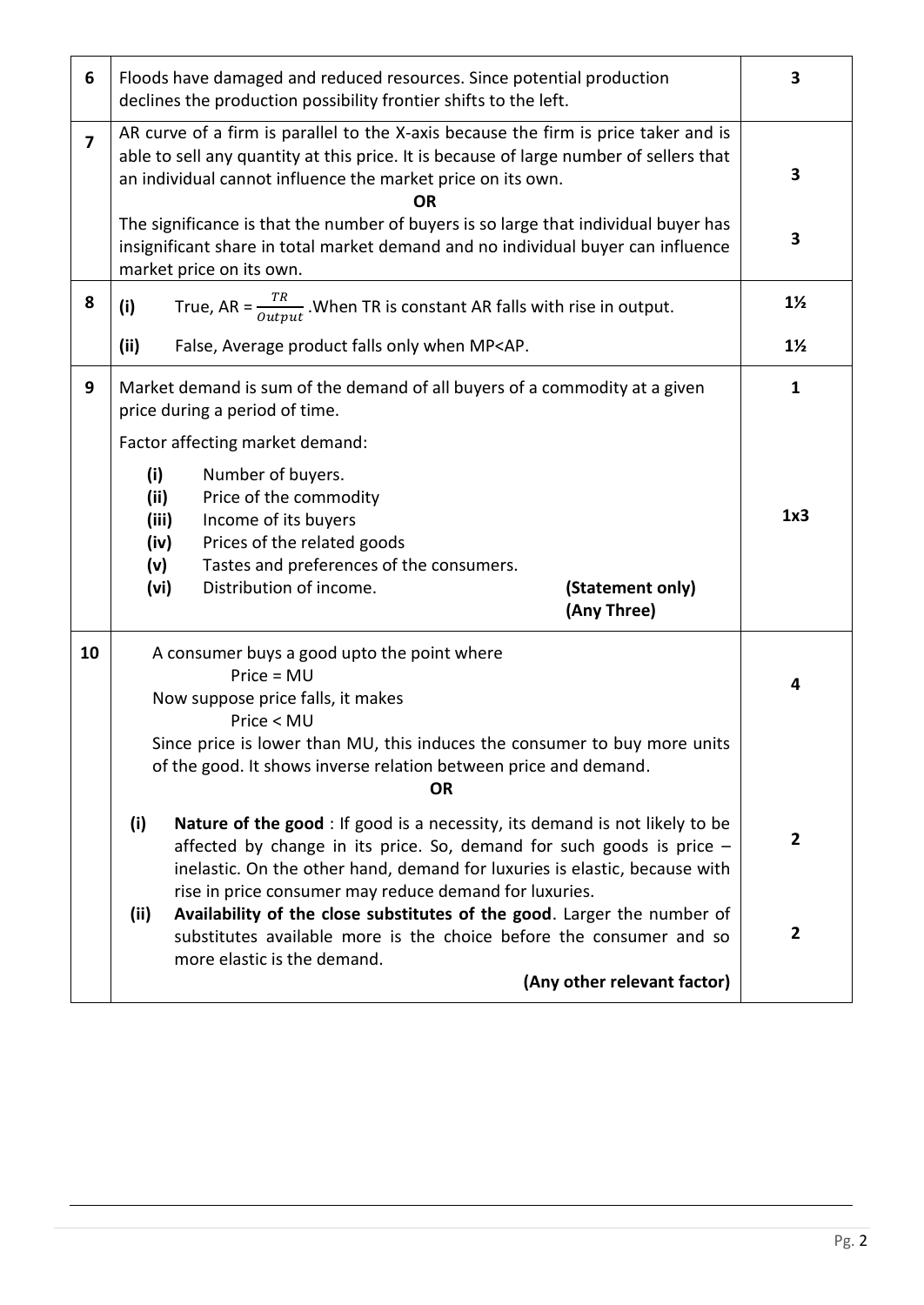| 11 |                                                                                                                              |              |
|----|------------------------------------------------------------------------------------------------------------------------------|--------------|
|    | В<br>TP                                                                                                                      |              |
|    |                                                                                                                              |              |
|    | ΤP                                                                                                                           |              |
|    |                                                                                                                              |              |
|    | Phase<br>Phase IT<br>Phase III<br>Variable                                                                                   |              |
|    | Input<br>Y                                                                                                                   |              |
|    | MP<br>a                                                                                                                      | 3            |
|    | PhaseIII<br>Phase II<br>PhaseI                                                                                               |              |
|    | Variable<br>input                                                                                                            |              |
|    |                                                                                                                              |              |
|    | Explanation : As variable input is increased :<br>Phase I: TP rises at increasing rate and MP rises i.e. upto A on TP curve. |              |
|    | Phase II: TP rises at decreasing rate and MP falls but remains positive between                                              | 3            |
|    | A and B.                                                                                                                     |              |
|    | Phase III : TP falls and MP becomes negative after B.                                                                        |              |
|    | (Explanation)                                                                                                                |              |
|    |                                                                                                                              |              |
|    | For blind Candidate only                                                                                                     |              |
|    | Schedule                                                                                                                     | 3            |
|    | Explanation (on the above lines)                                                                                             | 3            |
| 12 | Given income of the consumer and the prices of goods he buys the consumer is                                                 |              |
|    | said to be in equilibrium when he spends income in such a way that he gets<br>maximum satisfaction.                          | 1            |
|    | The two conditions of equilibrium, assuming only two goods consumed, are                                                     |              |
|    | (i) MRS = $\frac{Px}{Py}$                                                                                                    |              |
|    | (ii) MRS falls as more is consumed of X                                                                                      | 1            |
|    | Explanation :                                                                                                                | 1            |
|    | (1) Suppose MRS > $\frac{Px}{Py}$ . It means that consumer is willing to pay more for good                                   |              |
|    | X, then the prevailing market price. Consumer buys more of X and less of Y<br>till MRS = $\frac{Px}{Py}$ again.              | $\mathbf{2}$ |
|    | (2) Unless MRS has a tendency to fall as more is purchased the consumer will<br>never reach equilibrium again.               |              |
|    | (Note : Explanation MRS $<\frac{Px}{Py}$ is also correct)                                                                    | 1            |
|    |                                                                                                                              |              |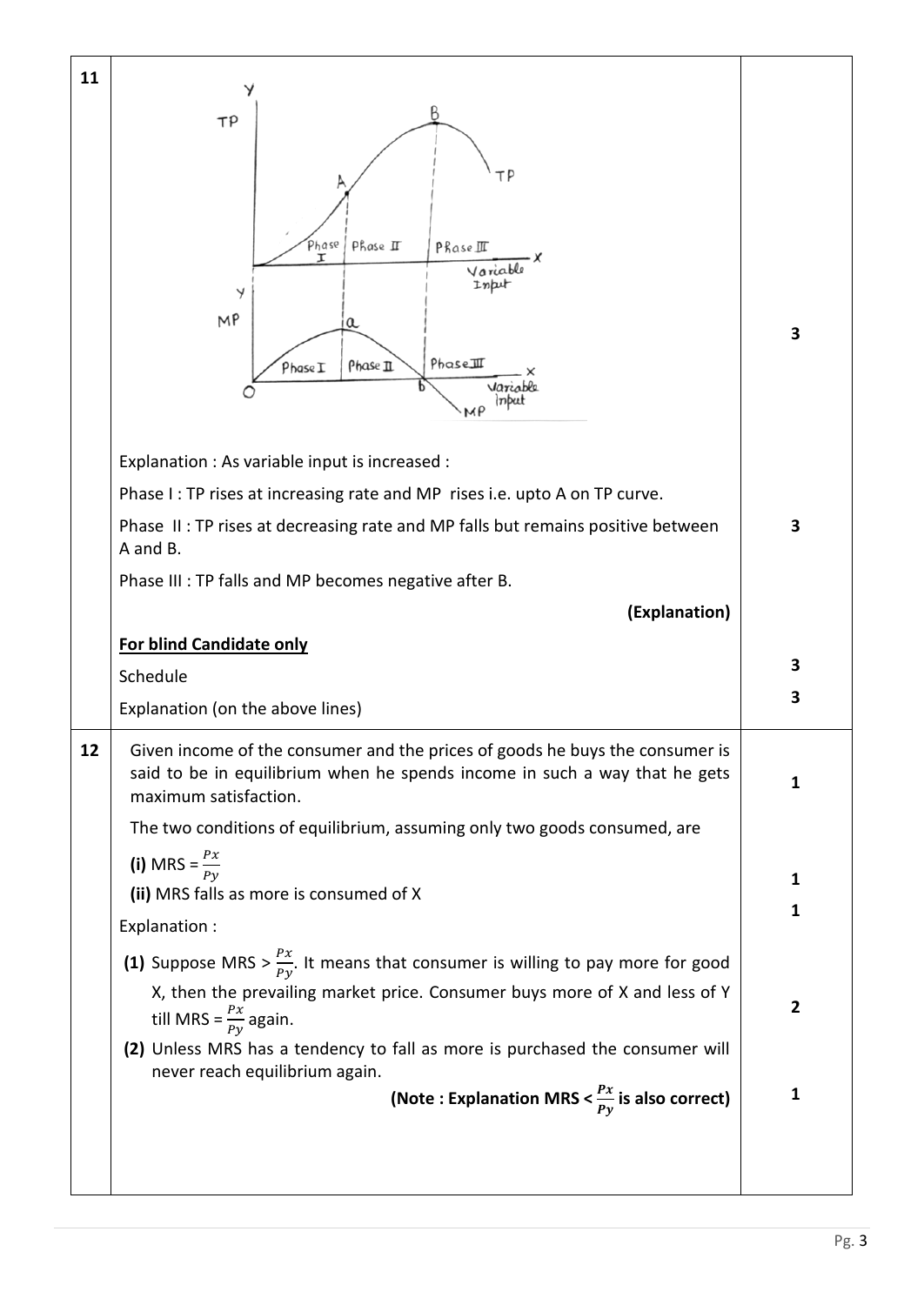| 13 | The two conditions of producer's equilibrium are                                                                                                                     |                 |
|----|----------------------------------------------------------------------------------------------------------------------------------------------------------------------|-----------------|
|    | (i)<br>$MC = MR$                                                                                                                                                     | 1               |
|    | (ii)<br>MC becomes greater than MR if more is produced after the point of                                                                                            | $\mathbf{1}$    |
|    | equilibrium.<br><b>Explanation</b>                                                                                                                                   |                 |
|    | (i)<br>If MC is less than MR. it is profitable to produce more units till MC<br>becomes equal to MR.                                                                 | $\overline{2}$  |
|    | (ii)<br>When MC becomes greater than MR after the MR=MC condition,                                                                                                   |                 |
|    | production of each new unit is sold at a loss, which leads to decline in<br>profits.                                                                                 | $\overline{2}$  |
|    | <b>OR</b>                                                                                                                                                            |                 |
|    | (a) (i) When $MR > AR$ . AR rises.                                                                                                                                   |                 |
|    | (ii) When MR < AR, AR falls.                                                                                                                                         | 1x <sub>3</sub> |
|    | (iii) When MR = AR, AR is constant.                                                                                                                                  |                 |
|    | (b) (i) When MR is positive TR rises.                                                                                                                                |                 |
|    | (ii) When MR is zero TR is maximum.<br>(iii) When MR negative TR falls.                                                                                              | 1x3             |
|    |                                                                                                                                                                      |                 |
| 14 |                                                                                                                                                                      |                 |
|    |                                                                                                                                                                      |                 |
|    | Price                                                                                                                                                                |                 |
|    |                                                                                                                                                                      |                 |
|    |                                                                                                                                                                      |                 |
|    | P<br>$P_1$                                                                                                                                                           |                 |
|    |                                                                                                                                                                      | $\mathbf{2}$    |
|    | S.                                                                                                                                                                   |                 |
|    | $\mathcal{O}$<br>$QQ_1$<br>Quantity                                                                                                                                  |                 |
|    |                                                                                                                                                                      |                 |
|    | When the prices of inputs fall, supply increases. Supply curve shifts to SS' and at                                                                                  |                 |
|    | OP Price there is excess supply equal to AB. This results in competition among                                                                                       | 4               |
|    | sellers. Price starts falling demand starts rising (expansion) and supply starts                                                                                     |                 |
|    | falling (contraction) as shown by arrows. These changes continue till new price<br>$OP1$ is reached. Market is in equilibrium again at a lower price and equilibrium |                 |
|    | quantity rises to $OQ_1$ .                                                                                                                                           |                 |
|    | <b>For Blind Candidates:</b>                                                                                                                                         |                 |
|    | Meaning of excess supply                                                                                                                                             | $\overline{2}$  |
|    | Explanation on same lines as above                                                                                                                                   | 4               |
|    | <b>SECTION - B</b>                                                                                                                                                   |                 |
| 15 | (a)                                                                                                                                                                  | $\mathbf{1}$    |
| 16 | (b)                                                                                                                                                                  | $\mathbf{1}$    |
| 17 | (i) Money with the public (ii) Demand Deposits                                                                                                                       | $\mathbf{1}$    |
| 18 | (d)                                                                                                                                                                  | $\mathbf{1}$    |
|    |                                                                                                                                                                      |                 |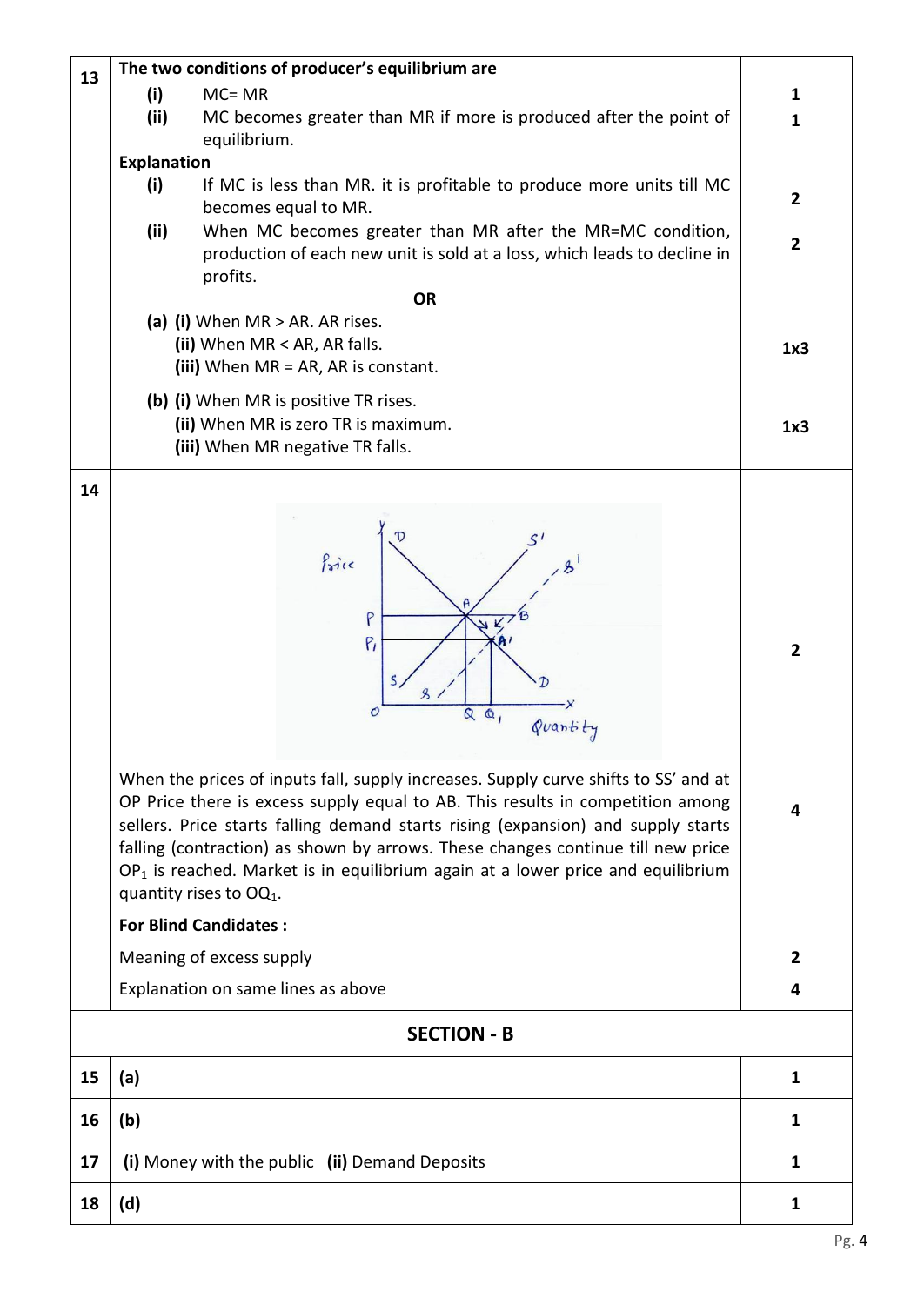| 19 | (c)                                                                                                                                                                                                                                                                                                                                                       | 1              |
|----|-----------------------------------------------------------------------------------------------------------------------------------------------------------------------------------------------------------------------------------------------------------------------------------------------------------------------------------------------------------|----------------|
| 20 | (a) The sum of MPC and MPS is equal to 1                                                                                                                                                                                                                                                                                                                  | $1\frac{1}{2}$ |
|    | (b) The higher the MPS the lower the value of multiplier.                                                                                                                                                                                                                                                                                                 | $1\frac{1}{2}$ |
|    | <b>OR</b>                                                                                                                                                                                                                                                                                                                                                 |                |
|    | (a) Consumption expenditure at zero level of income.                                                                                                                                                                                                                                                                                                      | $1\frac{1}{2}$ |
|    | (b) Full employment is the situation when all those who are able and willing to<br>work get employment at prevailing wage rate.                                                                                                                                                                                                                           | $1\frac{1}{2}$ |
| 21 | (i) Payment in foreign exchange received by the exporters.                                                                                                                                                                                                                                                                                                |                |
|    | (ii) Foreign investments in the country.                                                                                                                                                                                                                                                                                                                  | 1x3            |
|    | (iii) Foreign tourists<br>(or any other)                                                                                                                                                                                                                                                                                                                  |                |
| 22 | $Y = C + I$                                                                                                                                                                                                                                                                                                                                               | $\mathbf{1}$   |
|    | $Y = 500 + 0.9Y + 3000$                                                                                                                                                                                                                                                                                                                                   | 1              |
|    | $0.1y = 3500$                                                                                                                                                                                                                                                                                                                                             | $\frac{1}{2}$  |
|    | $so Y = 35000$                                                                                                                                                                                                                                                                                                                                            | $\frac{1}{2}$  |
| 23 | Goods purchased by a production unit from other production units for resale or<br>for using them completely during the same year are intermediate goods<br>whereas goods purchased for consumption / investment are final goods.                                                                                                                          | 3              |
|    | Intermediate good : raw material etc.                                                                                                                                                                                                                                                                                                                     | $\frac{1}{2}$  |
|    | Final good: Machine purchased for installation in factory etc.                                                                                                                                                                                                                                                                                            | $\frac{1}{2}$  |
|    | <b>OR</b><br>factor Payments<br>Houscholds<br>Production Units<br>Final Expenditure                                                                                                                                                                                                                                                                       | $\mathbf{1}$   |
|    | Production units engage factor owners from households and in return make<br>factor payments to them. The households spend income on goods and services<br>produced by production units. This completes the circular flow of income.<br>Note: For Blind candidate flow chart is not necessary. Full marks will be<br>awarded if only explanation is given. | 3              |
| 24 | Autonomous transactions are made independently of other transactions in<br>balance of payments. Accommodating transactions are made to cover up deficit<br>or surplus in autonomous transactions.                                                                                                                                                         | $\overline{2}$ |
|    | The significance of distinction is that deficit / surplus in balance of payments<br>equals deficit/ surplus in autonomous transactions only.                                                                                                                                                                                                              | $\mathbf{2}$   |